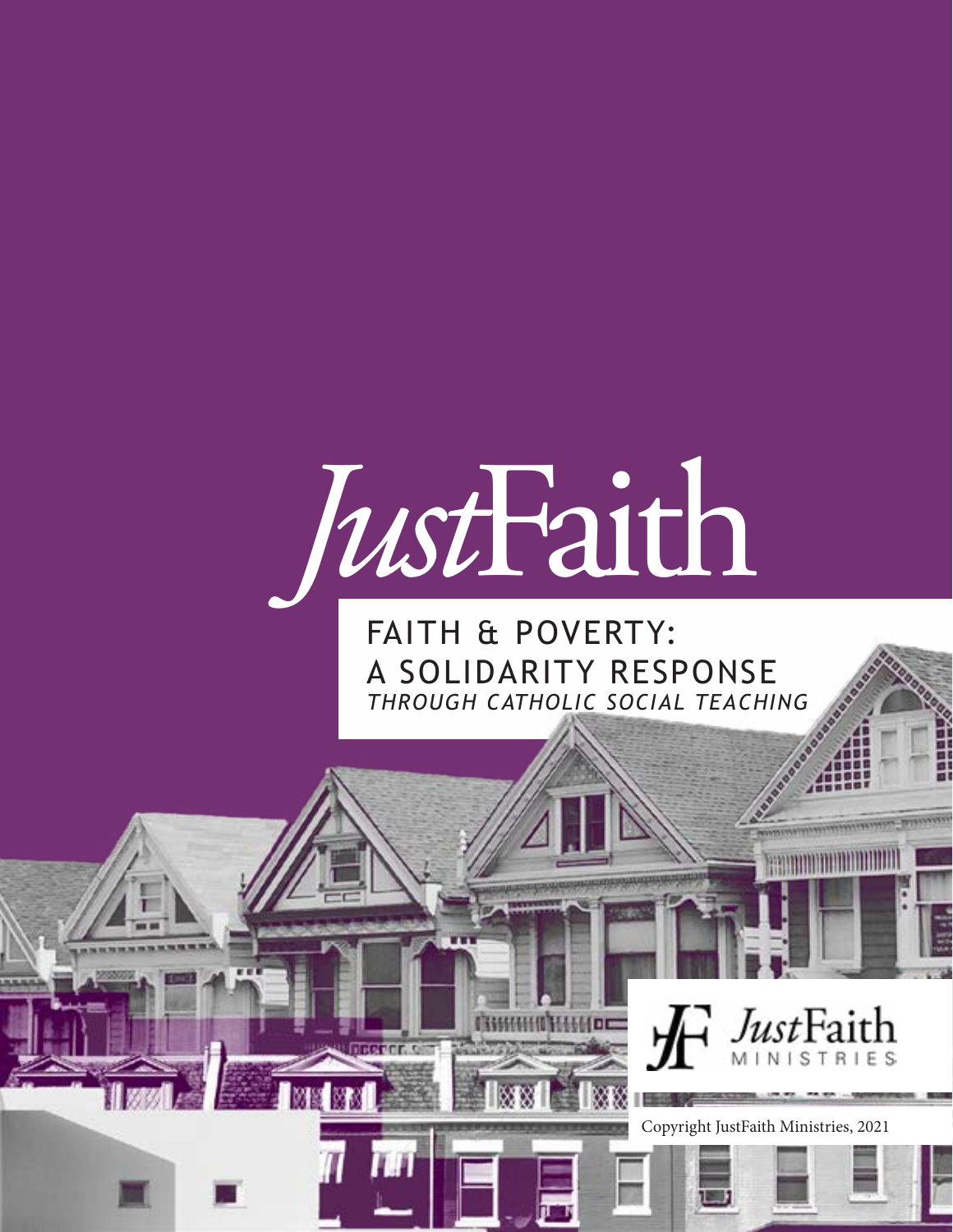**Faith & Poverty** *A Solidarity Response*

This second eight-session program of the JustFaith Catholic series introduces participants to common hurdles that people experiencing poverty often face. In addition to the readings, group members engage in prayer and reflection around Catholic social teaching throughout the week between sessions. Participants emerge from this program better equipped to help alleviate poverty in their communities, as well as stand in solidarity with those experiencing poverty.

### **Program Outline**

#### **Session 1: Dignity of Work and Rights of Workers**

*Participants review group guidelines for holy conversations. They then learn about and discuss the biblical and theological basis for advocating for the rights of workers.*

#### **Session 2: The Cost to Live**

*The group explores the cost of living in their communities, as compared to the standard income of low-wage workers. Participants then discern ways to advocate for living wages and stand in solidarity with workers in poverty.*

#### **Session 3: The Social Safety Net**

 *Participants learn about public benefits. Who is eligible? How much do they receive? What is it like to live on public benefits?* 

#### **Session 4: The Cliff Effect**

*The group learns about a common obstacle that traps people in the "welfare system," keeping them from better wages and a better quality of life. Participants then explore ways they work alongside those experiencing poverty to eliminate this barrier to financial health.* 

#### **Session 5: Poverty and Health**

*After hearing from a guest speaker from the local community, participants learn about the detrimental effects of poverty on health. The group then brainstorms ways to ensure access to physical, emotional, and spiritual care for all people.* 

#### **Session 6: Trauma and Addiction**

 *Participants learn about a common correlation between trauma, addiction, and poverty. They then envision ways to improve access to mental health care for those experiencing poverty, as well as support those in recovery.* 

**- Immersion Experience In Local Community -**

#### **Session 7: Housing**

*The group explores systemic barriers that keep people from accessing affordable housing and envisions ways in which they can help reduce homelessness in their own communities.*

#### **Session 8: Grassroots Organizing 101**

*The group learns how to mobilize others to create sustainable change in their local communities.*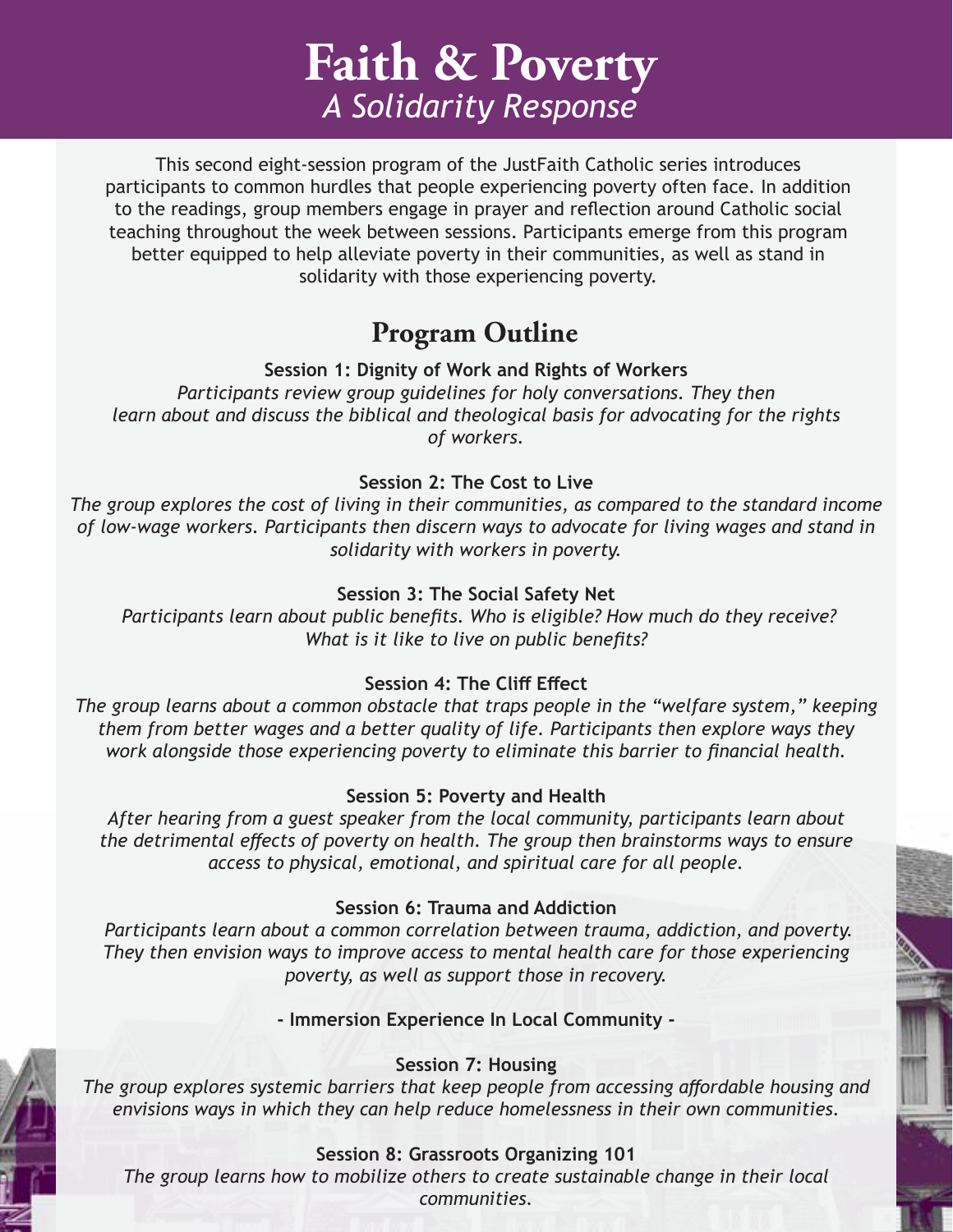# **Faith & Poverty** *A Solidarity Response*

# **Participant Information**

**Program Host & Location:**

**Meeting Dates & Times**

**Local Program Contact:**

*Evicted: Poverty and Profit in the American City* Matthew Desmond

*Beyond Empowerment: A Pilgrimage with the Catholic Campaign for Human Development* Jeffry Odell Korgen

**Books**

*Catholic Social Teaching Spiritual Practice Resource*  Compiled by Susie Tierney

*"The JustFaith series provided a sort of epiphany to my role in the world. I realized that I am called to make the most of everything God has given me*  in order to be better equipped to address the needs of the world. I felt a *permission to simply be and to serve. I don't have to figure it out; I just have to be present and answer whatever need God puts in front of me."* **Melissa B., Participant**

*Learn more about program costs and facilitating a group...*